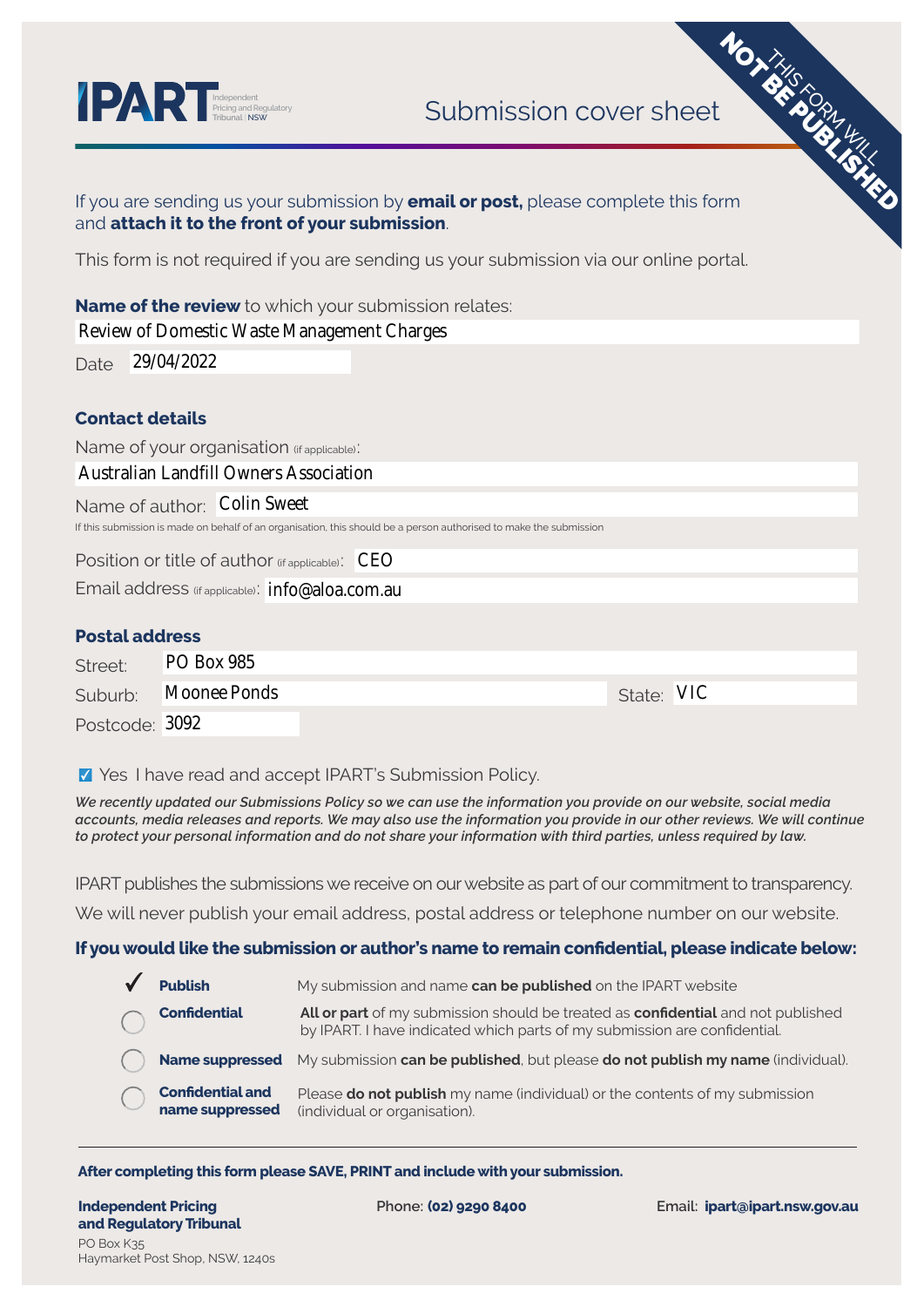# **Submission**



| Τo       | <b>IPART - Review of Domestic Waste Management Charges</b> |
|----------|------------------------------------------------------------|
| From     | Colin Sweet, CEO<br>Australian Landfill Owners Association |
| Date:    | 29 April 2022                                              |
| Subject: | <b>Review of Domestic Waste Management Charges</b>         |

Thank you for the opportunity to provide feedback on the Review of Domestic Waste Management Charges.

The Australian Landfill Owners Association (ALOA) was formed in late 2008 and is the national body representing landfill owners across Australia.

Our primary purpose is work with our members and government to develop and amend legislation that maximises the benefit the community receives in having well located, professionally operated and highly compliant engineered landfills.

ALOA is the only Association which is entirely focussed on the landfill industry; an industry that is an essential service to the Community and our membership spans both private industry and local government.

## **Summary**

The Australian Landfill Owners Association does not support the implementation of a 'benchmark waste peg' or the proposed 'Waste Cost Index (WCI)'. The Domestic Waste Management Charge (DWMC) is made up many components that vary from one ALOA member to another. No two ALOA members have the same domestic waste services and they already have mechanisms in place to ensure they deliver value for money waste services to their communities. ALOA members are under increasing pressure to pursue resource recovery and alternative waste technologies to ensure more sustainable waste management practices for the future. Using a WCI established on criteria from 5 years ago does not support ALOA members that are making a concerted effort to innovate and improve waste management performance.

ALOA also considers it incorrect of IPART to broadly conclude that ALOA members are not providing a 'value for money' service, simply because the rate at which a locally applied DMWC cost increase is above a benchmark, and such, does not support the proposed pricing principals. It does however agree that having clearly define parameters of what can and cannot be funded under the DWMC would be beneficial, but before imposing restrictions, IPART should carefully consider the federal and state government waste strategies, existing functions of councils to manage domestic waste and how these are currently funded and managed within existing arrangements.

ALOA agrees that detailed examples of how future pricing principals may be applied would be beneficial. However, IPART needs to develop a more thorough understanding of the external influences and lack of value chain pricing controls ALOA members are challenged with in regard to the management of waste and continuous improvement of resource recovery outcomes. 'Cost components' guidelines for the DWMC should also be aligned with the strategic direction of the NSW EPA to include components closely aligned to the provision of domestic waste collection services.

# **1. Do you think our proposed annual 'benchmark' waste peg will assist ALOA Members in setting their DMW charges?**

IPART "…*propose to release annually a benchmark waste peg that gives guidance on how much the reasonable costs of providing DWM services have changed over the previous year, the proposed benchmark waste peg for 2022-23 is 1.1% ".*

**ALOA does not support the implementation of a 'benchmark waste peg'.**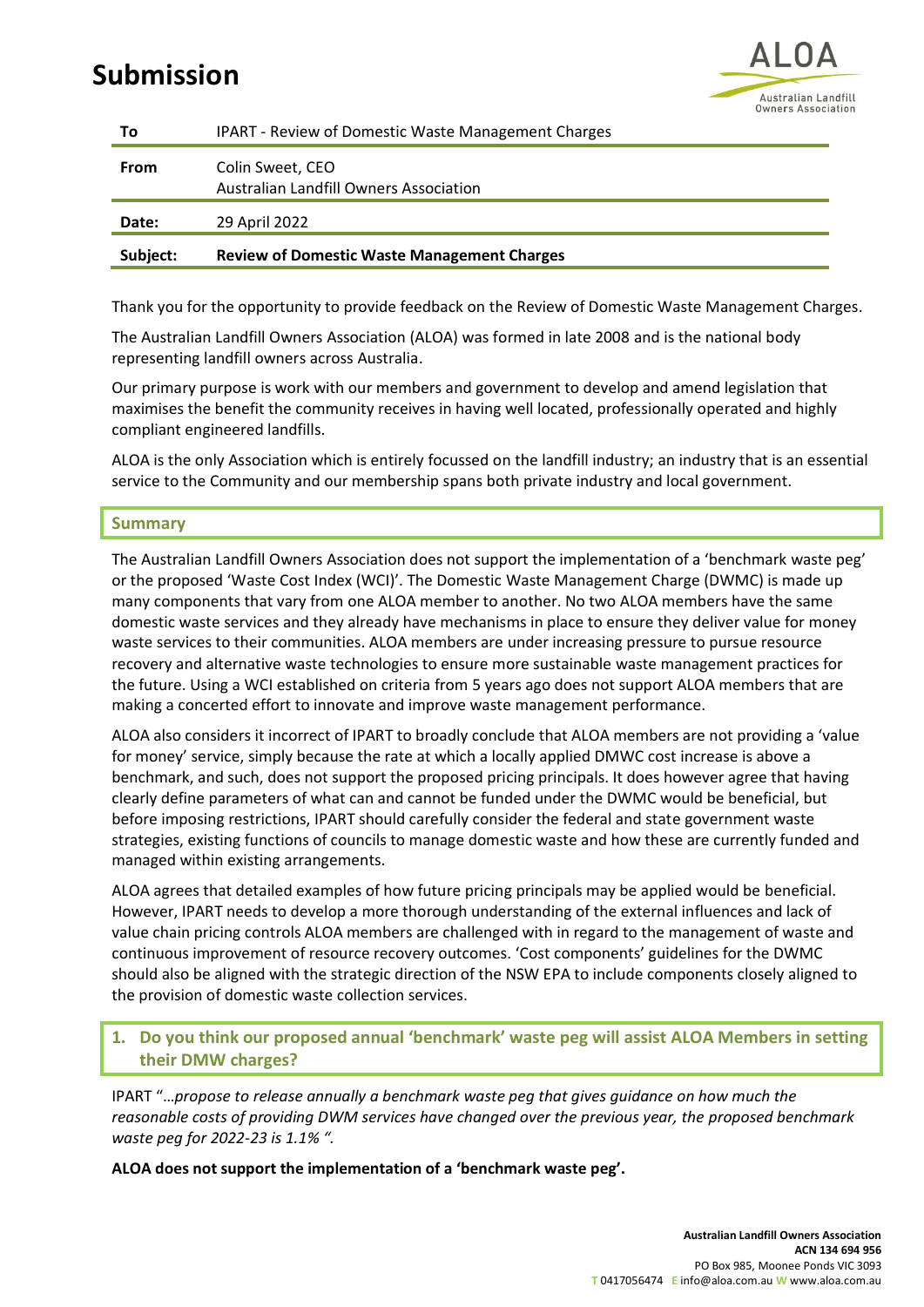#### **Australian Landfill Owners Association Ltd**

The Domestic Waste Management Charge (DWMC) is made up many components that vary from one area to another. No two ALOA members in the local government sphere have the same domestic waste services. IPART cannot assume that two neighbouring ALOA members will have similar DWMC's and attempting to create a 'benchmark waste peg' will only add to the perception and confusion that all waste services are the same across Local Government Area's and therefore the costs should be similar.

ALOA members already have mechanisms in place to ensure they deliver value for money waste services to their communities, including legislation requiring charges not to exceed the reasonable cost of providing the service along with having to separately account for income and expenses. It is common that any surpluses are set aside. Further, all proposed fees and charges are publicly exhibited prior to new rates being adopted. The community is invited each year to comment and query these charges before they are adopted and to assist residents in understanding their DWMC ALOA members provide detailed information during the exhibition period including an explanation exactly what the DMWC covers and service differentiation options available to them i.e., different sized bins, additional bins and on call clean up services.

IPART's research indicates that the majority of ALOA members outsource their Domestic Waste Collection Contracts, procured under a competitive tender process. Procuring Waste and Recycling Collections Contracts is one of the largest procurements Councils undertake, and so in many instances, they seek the assistance of specialised consultants, probity, legal and technical advisors to assist with this process.

The procurement process determines which service provider can deliver the best value for money service to the community. Domestic waste management contract requirements are extremely onerous and include extensive performance benchmarks covering customer service, service delivery, work health and safety, environment, and sustainability. There are stringent performance indicators and measures already built into these contracts in addition to periodic auditing to ensure the Contractor continues to deliver quality services over the life of the Contract.

Domestic waste and recycling collection tenders are assessed in two portions, qualitative (non-priced) schedules and priced schedules. Weightings are predetermined by the assessment panel prior to the tenders being opened, often with a higher weighting allocated to the qualitative aspects of the submissions. Contractors must demonstrate their ability deliver the services, undertake all aspects safely and in accordance with all relevant statutory requirements, in addition to offering value for money.

And so, when IPART questions the ability for new contractors to enter the highly competitive domestic waste and collection market, they need to consider that communities are safeguarded by requiring very high standards of service, extensive experience, independent ISO accreditation for work, health and safety, quality and environment and robust business continuity plans. Inexperienced/emerging contractors may struggle to demonstrate their ability to meet such stringent requirements, or provide the security of a larger corporation, however, an inferior service offering and compromise the safety and service provision to its community simply to meet a financial benchmark is not appropriate.

**ALOA members do not support the proposed Waste Cost Index (WCI).** There is increasing pressure to pursue resource recovery and alternative waste technologies to ensure more sustainable waste management practices for the future. Using a WCI established on criteria from 5 years ago does not support those that are making a concerted effort to innovate and improve waste management for their local government areas, and the criteria fails to address the nuances of each individual enterprise.

Residents elect their representative and are regularly engaged to ensure services suit the individual needs and characteristics of a Local Government Area. The proposed WCI, using data from 2017/18 and basing it on "*cost or purchases made by an average entity to undertake its typical waste-related activities"* does not address those that are leaders in this space striving to improve resource recovery and develop services that meet the specific needs of their communities. In fact, a WCI could feasibly slow innovation and harm the circular economy for waste.

Further, using 2019 LGCI survey information to apply an expenditure weighting is flawed, as it has been established in IPART's own report that there are inconsistencies in what is currently funded under the DWMC, therefore until this has streamlined, the weightings will be inaccurate. Moreover, aggregating data and using 'average' figures from across the whole of NSW does not account for the nuances and varying service offerings across the state. In addition, the pricing indexes proposed should also reflect the full breadth factors influencing the waste industry, including the Waste Management Award 2010, Local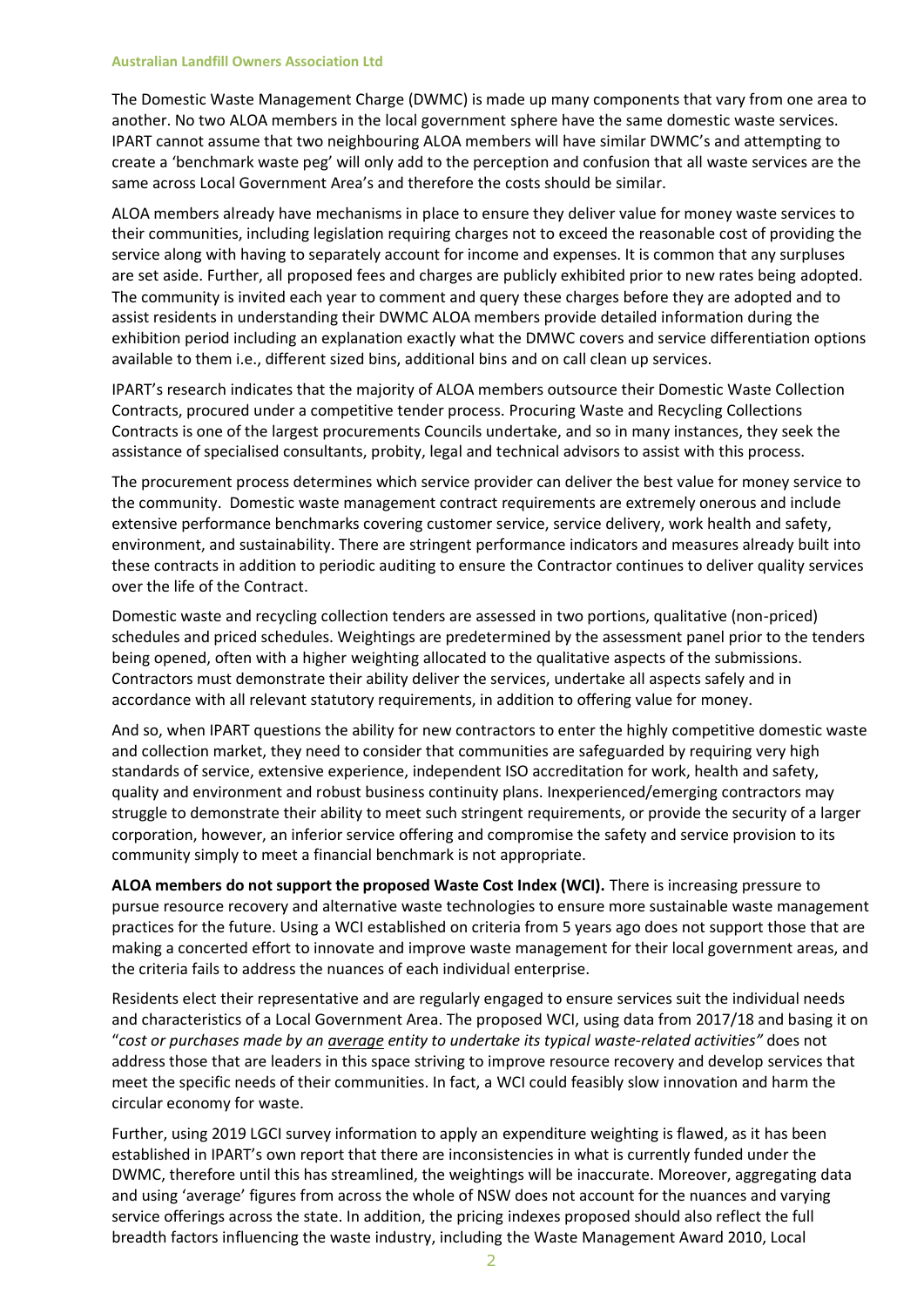Enterprise Agreements, Terminal Gate Prices and other indices utilised in the waste industry relating to fuel/oil and labour, rather utilising, as suggested, those usually applied to general council operations.

It should also be noted that rise and fall is generally calculated quarterly using a range of factors and calculations, using one general index, "*other business services*", does not provide the community an accurate depiction of what is happening in their local government area or set realistic cost expectations.

Volatile market conditions which have been experienced recently has also highlighted the risks associated with using historical cost movement indexes. The rate peg increase for NSW Councils for 2022/23, as announced by IPART in December 2021 of 0.7% (excluding the population growth factor), is expected to be substantially lower than the price movement in local government costs. The recent 1 year inflation figure of 5.1% highlights this point.

# **2. Do you think the pricing principles will assist to set DWM charges to achieve best value for ratepayers?**

## **ALOA members do not agree that the pricing principals will assist to set DWM charges to achieve value for ratepayers.**

It would be incorrect to broadly conclude that 'value for money' is not being delivered, simply because the rate at which a locally applied DMWC cost increase is above a benchmark determined by averaged figures up to 5 years. Particularly when the proposed benchmark has little to no regard for the service nuances between LGA's, the dynamic legislative environment which governs waste and resource recovery in NSW, regulatory obligations, pandemic, natural disasters, landfill operations and associated unconstrained costs and waste industry drivers that affect the way in which the delivery of waste services must serve the community and improve their domestic waste management performance year on year. For example, the China Sword policy has fundamentally changed the recycling environment in Australia, with cost impacts still to reach an equilibrium.

ALOA members are concerned that if annual DWMC costs do increase above the arbitrary 'benchmark' it could be very misleading for local communities, particularly without considering the specific details, including the services provided, collection frequencies, resource recovery rates, population growth, population density, access and proximity to disposal facilities etc, control (or lack of control) of value chain price increases, proportions of SUDs and MUDs, or the State and Federal Governments resource recovery targets and strategic goals.

As explained above in response to question one, a competitive tender process is already undertaken for collection and resource recovery services, report regularly to the NSW EPA via the Local Council Waste and Resource Recovery Data Report (this replaced the NEPM reporting undertaken by DLG) and annually exhibit all fees and charges prior to adoption by elected community representatives.

**ALOA members do agree that having clearly defined parameters of what can and cannot be funded under the DWMC would be beneficial.** However, before imposing restrictions/changes IPART should very carefully consider the federal and state government waste strategies, existing functions of councils to manage domestic waste, including litter and public place waste and recycling, strategic waste minimisation and resource recovery projects and initiatives, and how these are currently funded and managed within existing contracts and service arrangements.

The 'basket of goods' proposed by IPART does not align with the NSW Environment Protection Authorities Waste Delivery Plan, December 2021. The EPA states in their report that "*Effective waste management is critical to the protection of the environment, human health and quality of life of current and future generations. It is also the foundation of a safe and sustainable circular economy in NSW and a key focus area for the NSW Environment Protection Authority. Our Waste Delivery Plan outlines the action we will take to reduce the harmful impact of waste and drive behaviours that create a circular economy. It outlines how we will work with our partners to deliver on our strategic waste priorities and the NSW Government's Waste and Sustainable Materials Strategy 2041: Stage 1 2021–2027 and NSW Plastics Action Plan."* EPA, December 2021.

Domestic Waste Management has moved far beyond picking up bins and putting waste in a landfill, the proposed restrictions do not fully appreciate the nuances of the waste and resource recovery industry and